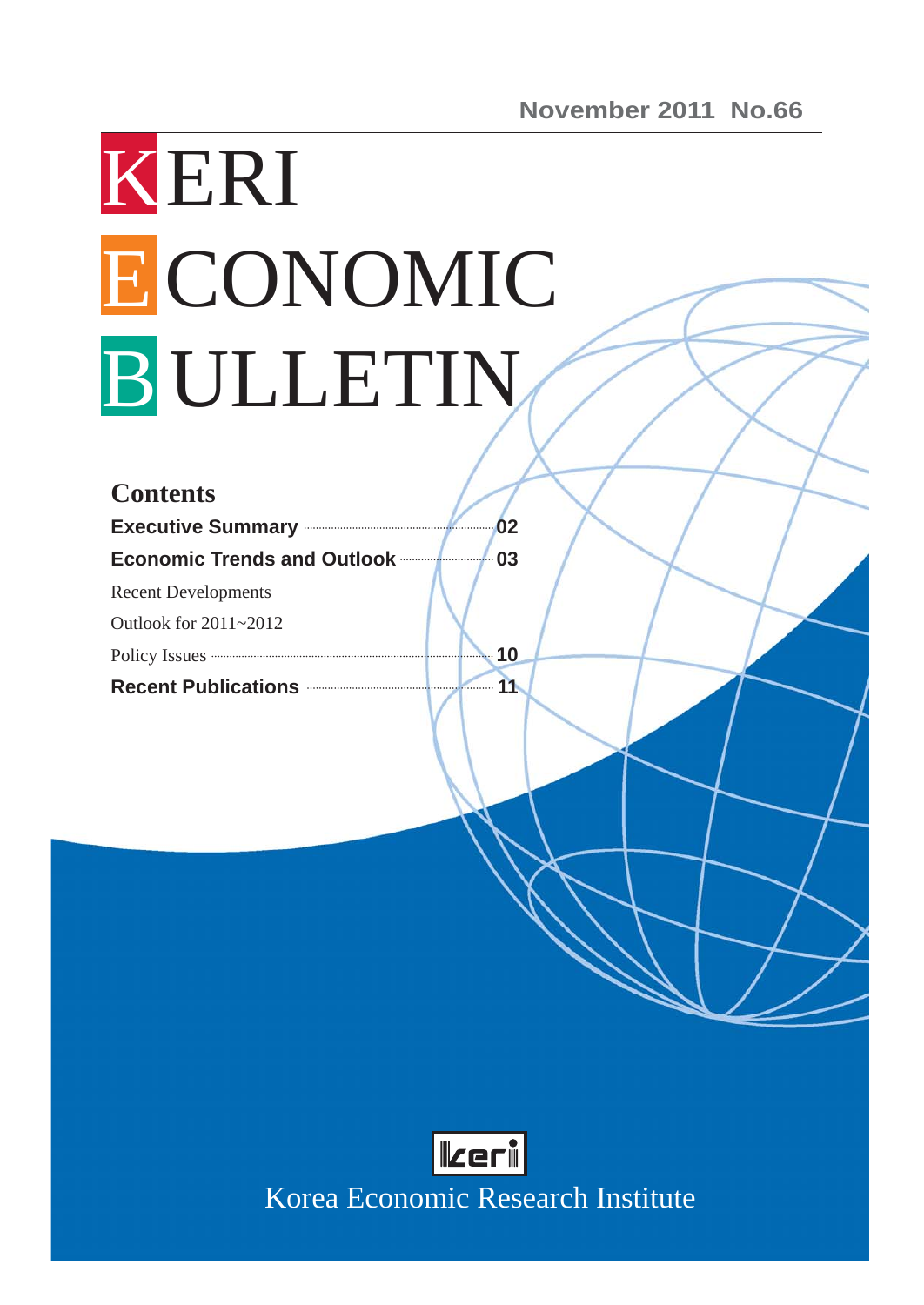### **Executive Summary**

| <b>Growth for '12 Projected at</b><br>3.5%, Lower than '11 (3.8%)                                                       | The growth of the Korean economy is expected to decline to 3.5%<br>next year, as export growth is likely to slow due to the financial crisis in<br>major advanced countries, deeper retrenchment of newly emerging<br>nations like China, etc.                                                                                                                                                                                                                                                                                                                                                                                                               |  |  |  |  |  |  |
|-------------------------------------------------------------------------------------------------------------------------|--------------------------------------------------------------------------------------------------------------------------------------------------------------------------------------------------------------------------------------------------------------------------------------------------------------------------------------------------------------------------------------------------------------------------------------------------------------------------------------------------------------------------------------------------------------------------------------------------------------------------------------------------------------|--|--|--|--|--|--|
|                                                                                                                         | Furthermore, domestic demand, including consumption and<br>investment, will remain weak, affected by the fiscal retrenchment<br>policy, interest rate hikes, weaker real estate market conditions, etc.                                                                                                                                                                                                                                                                                                                                                                                                                                                      |  |  |  |  |  |  |
|                                                                                                                         | Meanwhile, a downward adjustment was made in this year's growth<br>projection to 3.8%, 0.1 percentage point lower than previously<br>forecasted.                                                                                                                                                                                                                                                                                                                                                                                                                                                                                                             |  |  |  |  |  |  |
| <b>Consumer Price Growth to Fall</b><br>to 3.4% in '12                                                                  | Consumer price growth is likely to decline to 3.4% in 2012 from 4.4%<br>in 2011, due to declines of oil and raw materials prices following the<br>slowdown in the world economy and base effects.                                                                                                                                                                                                                                                                                                                                                                                                                                                            |  |  |  |  |  |  |
| <b>Current Account Surplus to</b><br><b>Contract, Won-USD Fx-Rate to</b><br><b>Decline Slightly</b>                     | The current account surplus is expected to shrink considerably to<br>US\$14.4 billion in 2012 from this year's US\$23.1 billion due to import<br>growth surpassing export growth, expansion of the service balance<br>deficit, etc. Won-U.S. dollar exchange rates will gradually decline in<br>the second half of next year to reach an annual average rate of 1,080<br>won in anticipation of stabilization of the global financial crisis and<br>domestic economic recovery amid a global dollar weakening due to<br>such factors as downgrade of the U.S. credit rating, maintenance of<br>ultra-low interest rates and delay in U.S. economic recovery. |  |  |  |  |  |  |
| <b>Europe's Financial Crisis</b><br><b>Highlights Importance of</b><br><b>Stable National Debt</b><br><b>Management</b> | Owing to comprehensive agreements, the European financial crisis<br>overcame a major hurdle but it will take considerable time to resolve it<br>fully. Meanwhile, low growth in Europe caused by the crisis and its<br>negative impact on the Korean economy seems unavoidable. Through<br>the European financial crisis, Korea should learn lessons, including<br>stable management of national debt, development of risk<br>management capability and securing of policy reliability and greater<br>cooperation with countries in the region.                                                                                                              |  |  |  |  |  |  |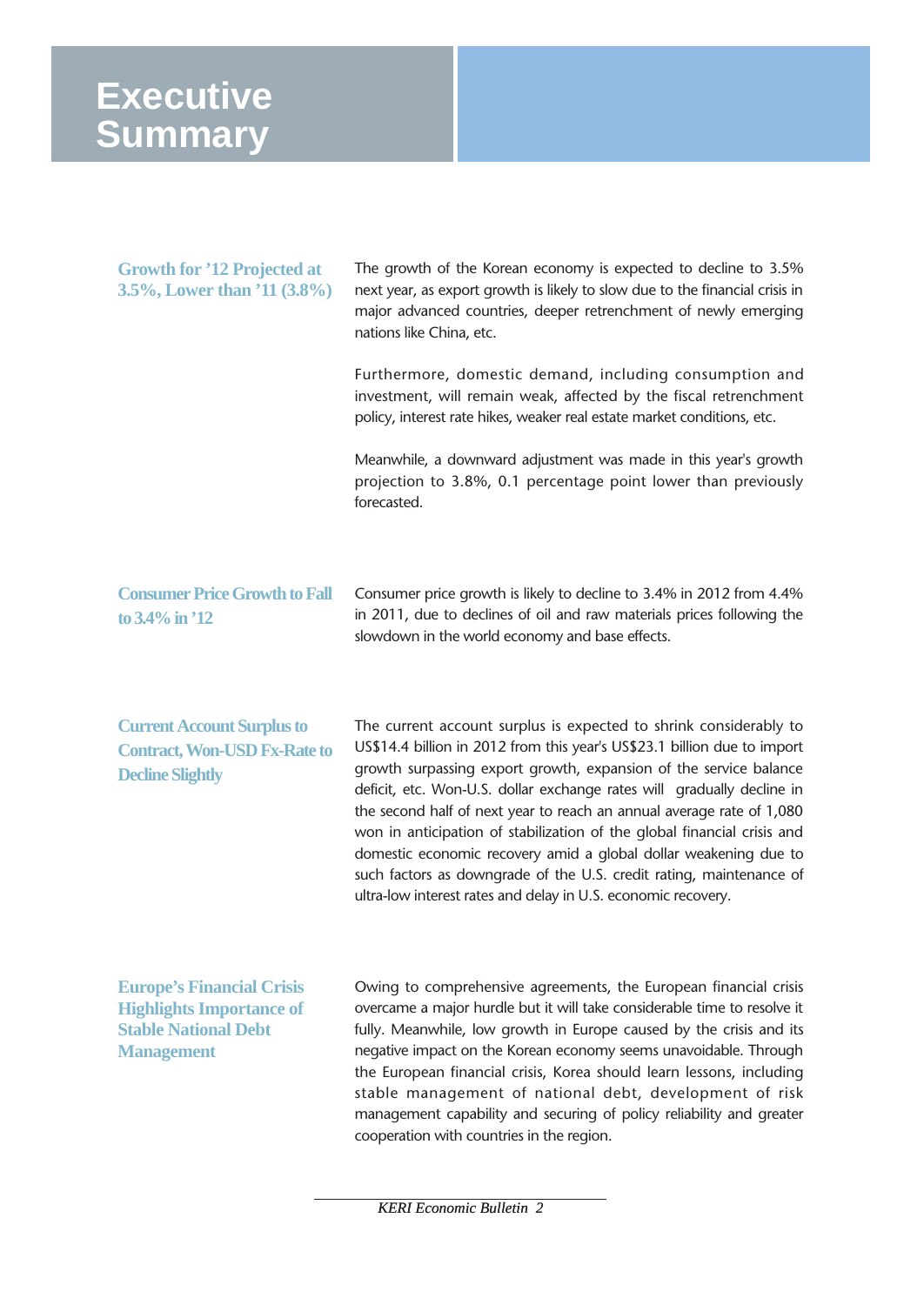### **Economic Trends and Outlook**

# Recent Developments

**Growth Slowdown Continued in 3rd Qtr. '11**

Real GDP growth in the third quarter of 2011 stood at 3.4% year-onyear. Compared with 0.9% in the second quarter, growth slid 0.2 percentage point on-quarter to 0.7%. These results are attributable to significant slowdowns in consumption and facility investment.

**GDP Growth Consumption**







**Equipment Investment Construction Investment** 

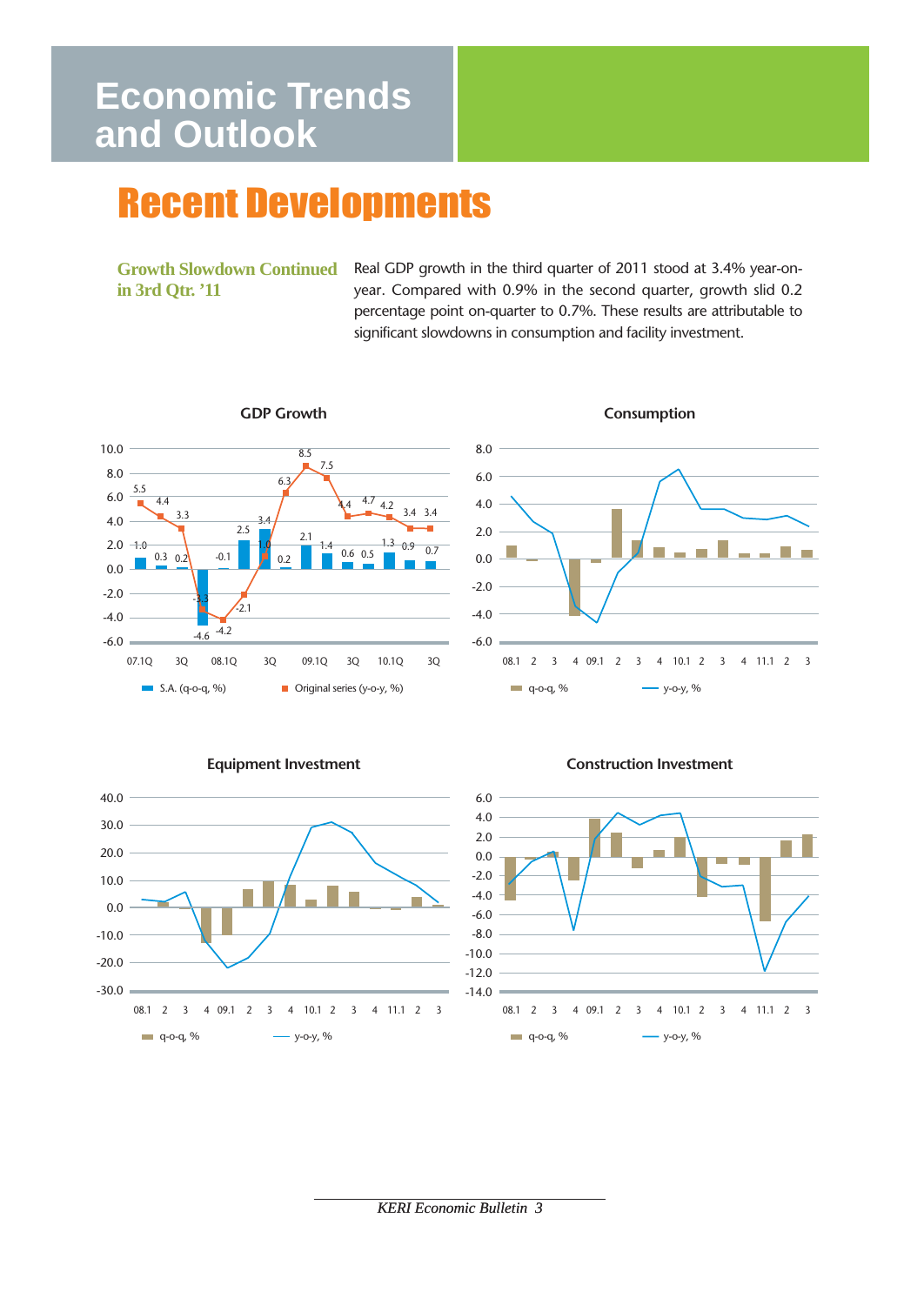**Exports & Imports Grew Sharply** 

Both exports and imports posted increasing trends quarter-on-quarter. Affected by unit price rises, imports grew remarkably. However, with the narrowing of the gap between export and import growth, the trade balance surplus declined.



#### **Exports, Imports and Current Account Balance**

**Current Account Surplus for Jan.-Sept. '11 Posted US\$15.3 Bil.** 

The current account surplus for the first nine months of this year recorded US\$15.3 billion, a year-on-year decrease of US\$3.8 billion, caused by a US\$8.6 billion decline in the commodity balance surplus due to import growth outpacing export growth, although the service balance improved by US\$4.5 billion.

#### **Current Account Balance**

**2010 2011 2011 2010 A-B Year 1/4 2/4 3/4 1~9(A) 1~9(B)** Current Account Balance | 282.1 | 26.1 | 54.9 | 71.7 | 152.7 | 190.5 | -37.8 Commodity balance 419.0 58.4 76.6 74.7 209.8 295.7 -85.9 Service balance  $\vert$  -112.3  $\vert$  -25.4  $\vert$  -8.0  $\vert$  -12.0  $\vert$  -45.3  $\vert$  -90.3  $\vert$  45.0 Income balance 7.7 3.9 -8.2 13.1 8.8 8.4 0.4 Transfer balance  $\begin{vmatrix} -32.3 & -10.8 & -5.5 & -4.2 & -20.5 & -23.2 & 2.7 \end{vmatrix}$ (Unit: US\$100 mil.)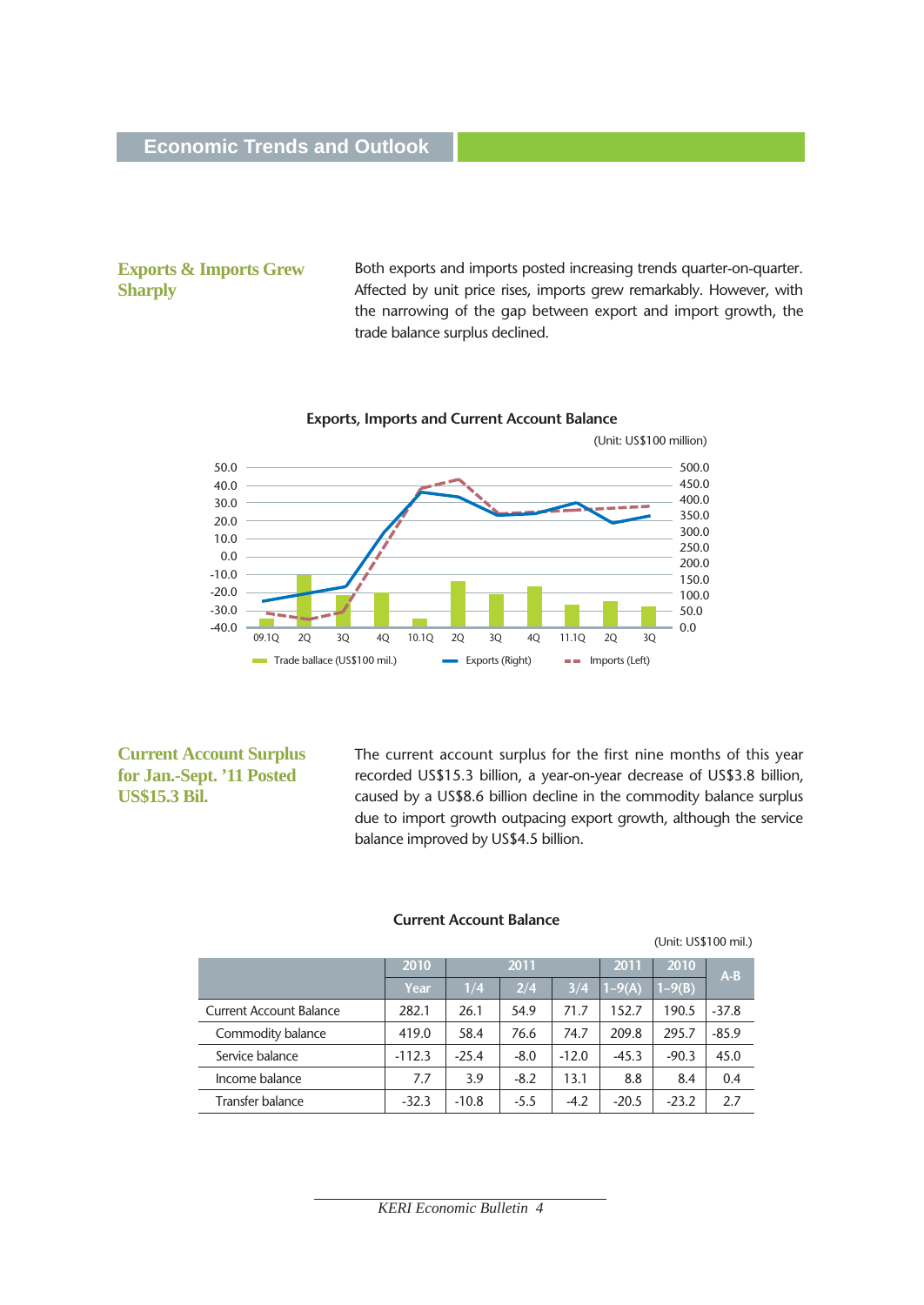### **Economic Trends and Outlook**

#### **Consumer Prices Up 4.8% in 3rd Qtr. '11**

Despite a slowdown in international oil price hikes and base effects, consumer prices increased 4.8% in the third quarter of this year, up from 4.2% in the second quarter. Rises in vegetable prices, higher won-US dollar exchange rates, increases in public utility rates, etc. are cited as the factors.



### **Employment Recovery Slowed, Aging of Employed Continuing**

In the third quarter, the number of employed persons increased about 360,000 year-on-year, lower than the 400,000 recorded in the second quarter. Amid the number of employed persons aged 15 to 29 decreasing and those 30~39 years old also declining, the aging trend of employed persons has continued.

![](_page_4_Figure_6.jpeg)

#### **Employment**

(Unit: 1,000 persons)

|       |              | $15-$<br>$30-$ |               | $40-$ | $50-$               | <b>Over</b> |
|-------|--------------|----------------|---------------|-------|---------------------|-------------|
|       | <b>Total</b> |                | 29 Yr. 39 Yr. |       | 49 Yr 59 Yr. 60 Yr. |             |
| 10.1Q | 132          | $-11$          | $-42$         | $-21$ | 251                 | $-44$       |
| 2Q    | 433          | -58            | $-13$         | 48    | 342                 | 113         |
| 3Q    | 369          | $-44$          | 21            | 40    | 295                 | 57          |
| 4Q    | 358          | $-57$          | 17            | 50    | 288                 | 60          |
| 11.1Q | 423          | -49            | $-34$         | 77    | 285                 | 143         |
| 2Q    | 402          | $-74$          | $-13$         | 59    | 293                 | 137         |
| 3Q    | 363          | $-1$           | -83           | 45    | 270                 | 131         |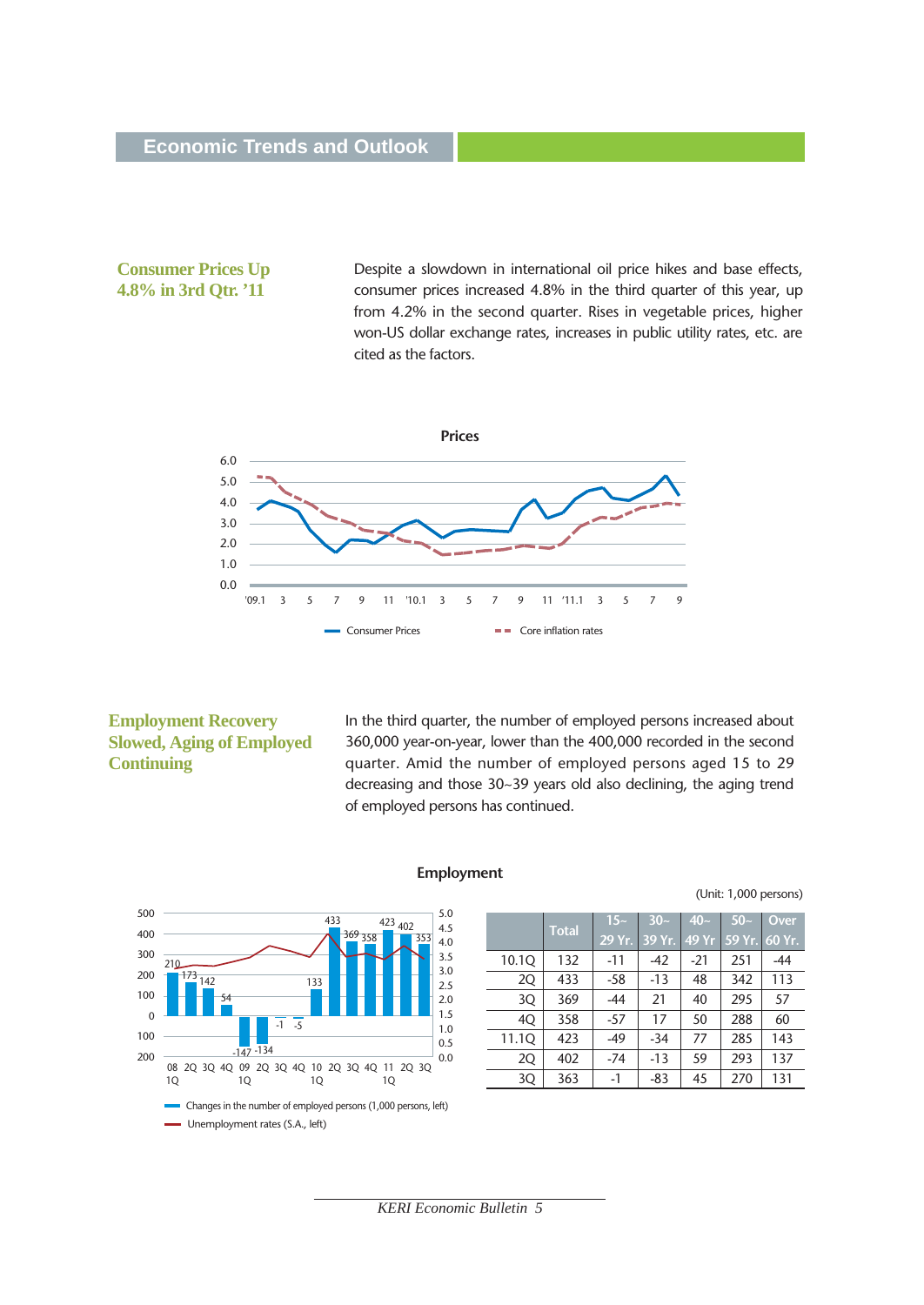### **Market & Short-Term Interest Rates on the Rise**

Affected by the effects of base interest rate increases to date, shortterm interest rates rose. On the other hand, long-term interest rates declined due to expectations of a base interest rate freeze, continuous inflow of foreign bond investment funds, abundant market liquidity and expanded uncertainties over economic recovery.

### **Won-USD Fx-Rates Fell Again Starting in Oct.**

Won-U.S. dollar exchange rates rebounded due to a downgrade of the U.S. credit rating and fears over spread of the eurozone financial crisis. In expectations of eurozone's cooperation to resolve the Greek debt crisis, however, exchange rates started to move downward again with 1,199 won on Oct. 5 as the high point.

![](_page_5_Figure_5.jpeg)

![](_page_5_Figure_6.jpeg)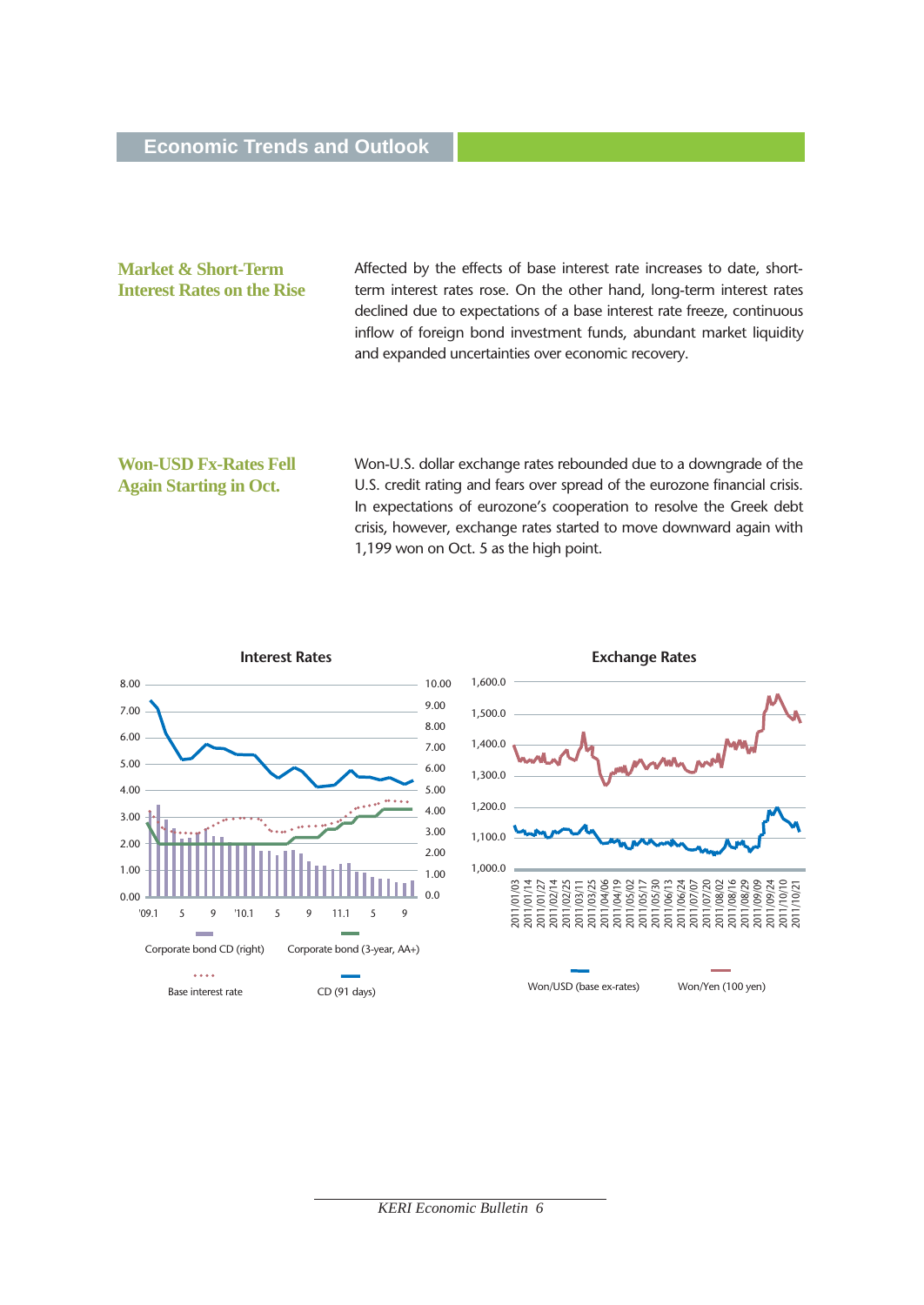**Economic Trends and Outlook**

# Outlook for 2011~2012

### **1. Internal and External Environments**

**Slowdown of Global Economy**

Amid a situation in which the slowdown of housing market conditions and employment remain unresolved, the United States is expected to face fiscal retrenchment to reduce its national debt and unavoidably experience a low-growth period for the next several years. As for Japan, despite escaping the influence of the large earthquake and subsequent damage gradually, its economic recovery is weak, caused by fiscal deficit and yen appreciation burdens. In the eurozone, uncertainties still exist, notwithstanding the alleviation of risks in the region. The potential for a hard landing is not high, but China may also experience a growth slowdown following its deeper retrenchment.

#### **Int'l Oil Prices to Decline Slightly in '12**

Factors foreshadowing lower international oil prices are more or less dominant due to a slowdown in crude oil demand affected by expansion of Europe's financial crisis, weakening of the U.S. economic recovery, deeper retrenchment of newly emerging countries and normalization of crude oil supply with political stabilization in the Middle East, including Libya.

### **Global Dollar Weakening Projected**

The U.S. dollar is expected to continue weakening due to the downgrade of U.S. credit rating, maintenance of an ultra-low interest rate policy and growth slowdown. The Japanese yen also is converting to a slightly weakening trend due to the country's economic slowdown and possibility of the Japanese government's intervention.

**Internal Environments: Retrenchment Tone to Be Maintained in Fiscal and Financial Policies** 

The government prepared the national budget for 2012 with a focus on enhancing fiscal health. It is expected to continue a mild interest rate increase policy, while maintaining a balance between price and growth strategies.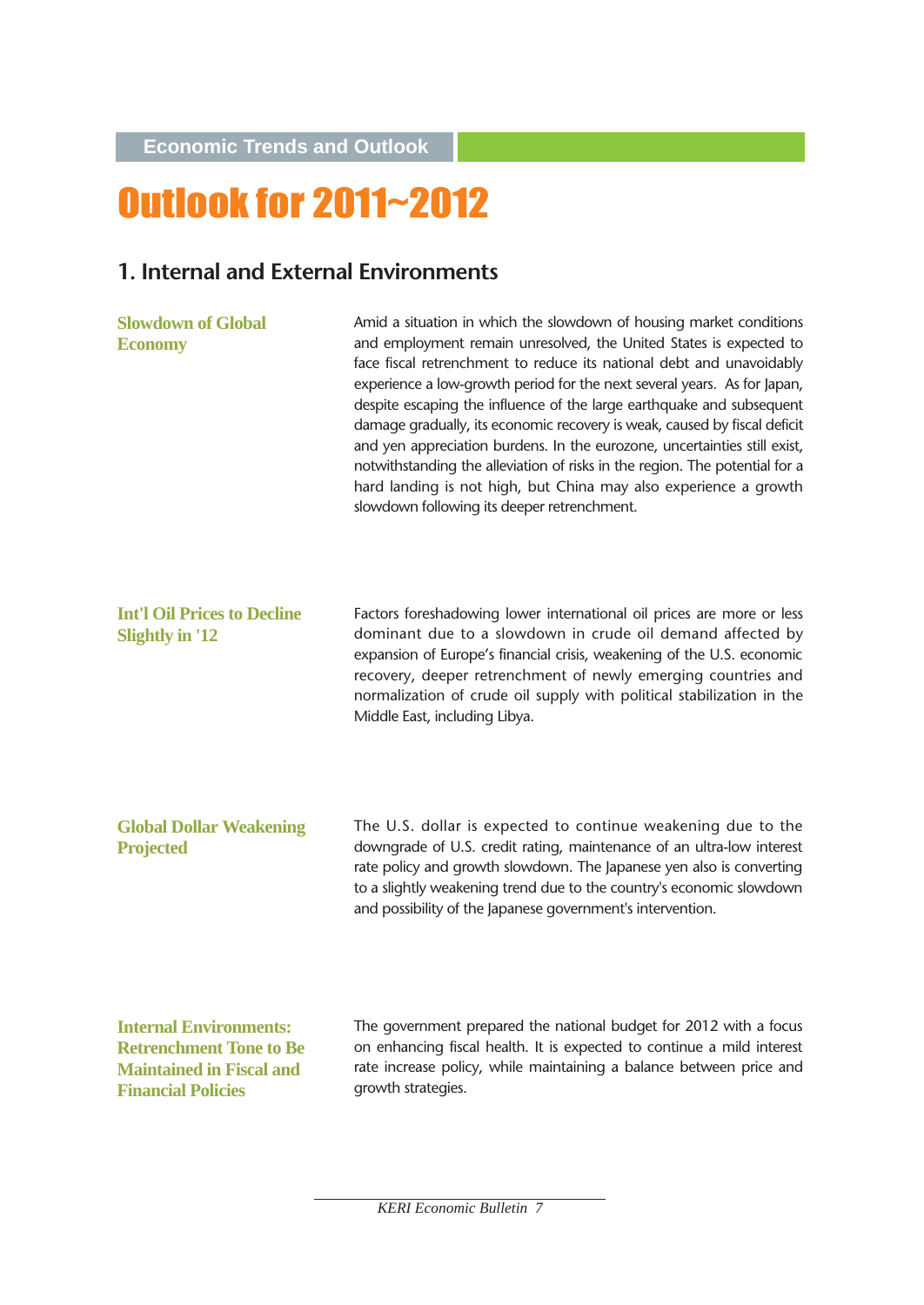### **2. Outlook for Korean Economy**

| <b>Growth:</b><br>$3.8\%$ (2011) $\rightarrow$ 3.5% (2012)                                                 | Korea's economic growth is expected to slow to 3.5% amid sharply<br>worsening external environments affecting exports and an internal<br>environments that can hardly support a drive for higher domestic<br>demand. In the second half of 2012, when uncertainties over the<br>external environments are expected to be more or less resolved,<br>however, growth is likely to recover some momentum.                                                                                                                                                        |
|------------------------------------------------------------------------------------------------------------|---------------------------------------------------------------------------------------------------------------------------------------------------------------------------------------------------------------------------------------------------------------------------------------------------------------------------------------------------------------------------------------------------------------------------------------------------------------------------------------------------------------------------------------------------------------|
| <b>Private Consumption:</b><br>$2.7\%$ (2011) $\rightarrow$ 2.6% (2012)                                    | Considering the post-cyclical characteristic of employment, the<br>number of employed persons is falling and wages also are on a gradual<br>decline with the third quarter of 2010 as the peak. A credit crunch<br>following loan restrictions and reinforcement of loan screening criteria<br>for a soft-landing of household debt is having a negative impact on<br>private consumption as well. Nevertheless, projections of price growth<br>slowdown and the won's appreciation are expected to serve as factors<br>to mitigate the consumption slowdown. |
| <b>Construction Investment:</b><br>$-4.9\%$ (2011) $\rightarrow 1.9\%$ (2012)                              | Construction investment may continue to record poor progress, but<br>the growth rate itself is expected to improve in 2012 thanks to base<br>effects from the stagnation in 2011. Private construction will recover<br>slightly, with the trend of real estate decline becoming more or less<br>stabilized. But public construction is likely to experience a slowdown<br>due to a decrease in the SOC budget (-7.3%), worsening of financial<br>conditions at public corporations and completion of the Four Rivers<br>Restoration Project.                  |
| <b>Facility Investment:</b><br>5.3% $(2011) \rightarrow 4.0\%$ $(2012)$                                    | If the high correlation between exports and facility investment is taken<br>into consideration, the export slowdown is likely to lead to investment<br>contraction by related industries. With the effects of base interest rate<br>increases reflected in market interest rate hikes on a gradual basis, the<br>corporate investment environment may worsen. Investment<br>uncertainties also are expected due to the impacts of the general<br>parliamentary and presidential elections in 2012.                                                            |
| <b>Current Account Balance:</b><br>US\$23.1 billion $(2011) \rightarrow$<br><b>US\$14.4 billion (2012)</b> | Affected by the global economic slowdown, the current account<br>surplus is expected to contract in 2012, with about a 10% decline in<br>export growth following about a 20% decline in 2011.                                                                                                                                                                                                                                                                                                                                                                 |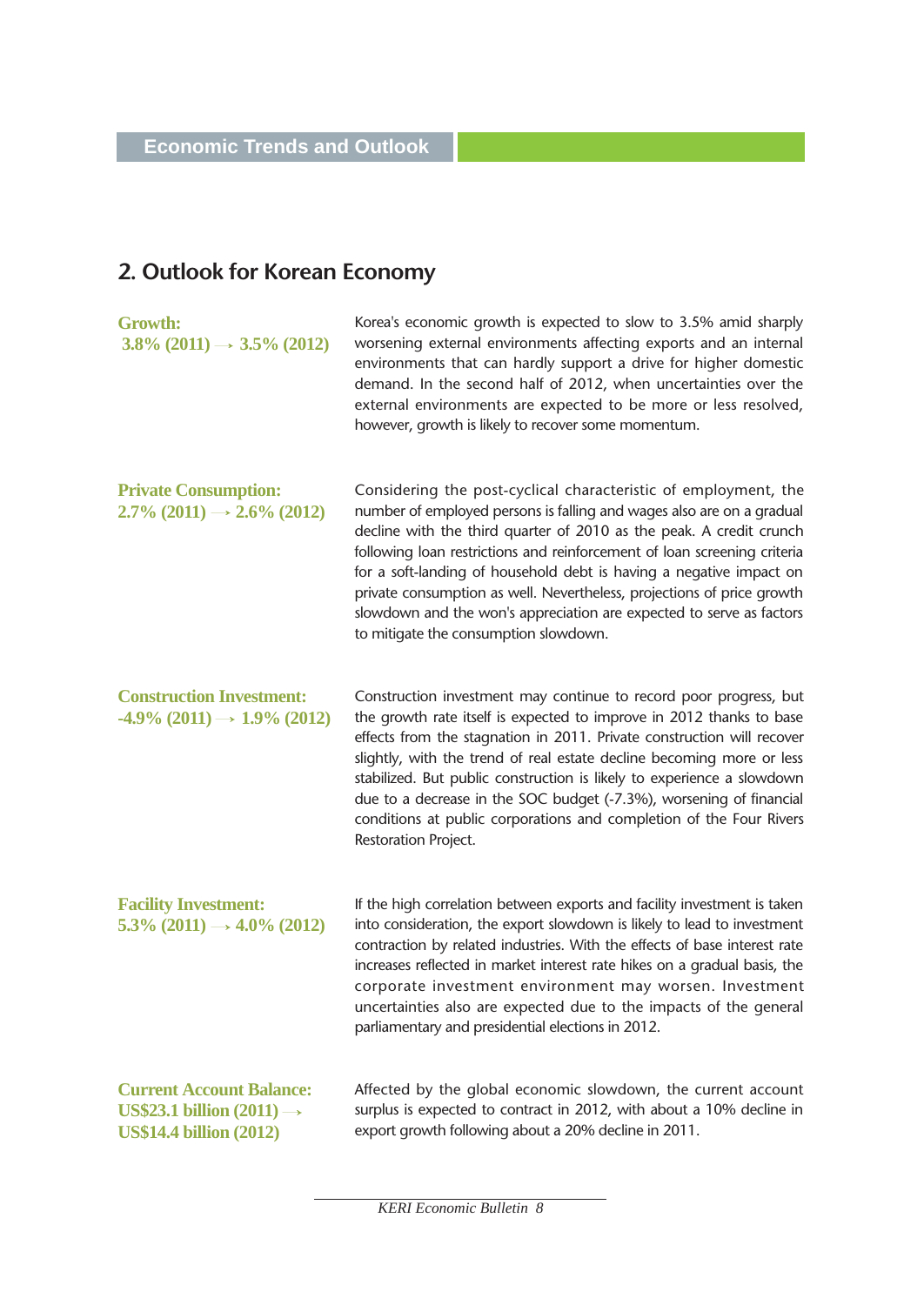| <b>Consumer Prices:</b><br>$4.4\%$ (2011) $\rightarrow$ 3.4% (2012)       | Consumer price growth for 2012 is projected to be 3.4%, lower than in<br>2011, influenced by base effects, a slowdown in international oil price<br>hikes, etc. The fact that won-U.S. dollar exchange rate is expected to fall is<br>also likely to be a factor in lessening price push pressure. |  |  |  |  |  |
|---------------------------------------------------------------------------|----------------------------------------------------------------------------------------------------------------------------------------------------------------------------------------------------------------------------------------------------------------------------------------------------|--|--|--|--|--|
| <b>Market Interest Rates:</b><br>$4.5\%$ (2011) $\rightarrow$ 4.7% (2012) | Market interest rates are expected to rise gradually due to reflection of<br>base interest rate increase effects and expectations of economic<br>recovery in the second half of 2012.                                                                                                              |  |  |  |  |  |
| <b>Won-U.S. Dollar Fx-Rate:</b><br>$1,104(2011) \rightarrow 1083(2012)$   | The won-U.S. dollar exchange rate may decline with improvement in<br>the dollar supply due to a slowdown in the outflow of foreign currency<br>from the capital market and continuation of the current account<br>surplus on top of the expected weaker dollar.                                    |  |  |  |  |  |

### **Outlook for Korean Economy (2011~2012)**

|                                        |        | (Unit: y-o-y, %, US\$100 million) |        |        |       |        |        |        |       |       |         |
|----------------------------------------|--------|-----------------------------------|--------|--------|-------|--------|--------|--------|-------|-------|---------|
|                                        | 2010   | 2011                              |        |        |       |        | 2012   |        |       |       |         |
|                                        | Year   | 1Q                                | 2Q     | 3Q     | 4Q    | 1st H  | 2nd H  | Year   | 1st H | 2nd H | Year    |
| <b>GDP</b>                             | 6.2    | 4.2                               | 3.4    | 3.4    | 4.0   | 3.8    | 3.7    | 3.8    | 3.2   | 3.7   | 3.5     |
| (SA, q-o-q, %)                         | 6.2    | 1.3                               | 0.9    | 0.7    | 1.0   | 2.0    | 1.7    | 3.8    | 1.5   | 2.2   | 3.5     |
| Private Consumption                    | 4.1    | 2.8                               | 3.0    | 2.2    | 2.7   | 2.9    | 2.4    | 2.7    | 2.4   | 2.8   | 2.6     |
| <b>Construction Investment</b>         | $-1.4$ | $-11.9$                           | $-6.8$ | $-4.2$ | 1.2   | $-9.0$ | $-1.3$ | $-4.9$ | 1.5   | 2.2   | 1.9     |
| <b>Facilities Investment</b>           | 25.0   | 11.7                              | 7.5    | 1.4    | 1.9   | 9.4    | 1.6    | 5.3    | 1.6   | 6.3   | $4.0\,$ |
| Exports (Goods & Service)              | 14.5   | 16.8                              | 9.6    | 9.4    | 8.1   | 13.0   | 8.7    | 10.7   | 7.9   | 8.4   | 8.1     |
| Imports (Goods & Service)              | 16.9   | 10.8                              | 7.9    | 6.4    | 6.2   | 9.3    | 6.3    | 7.7    | 6.8   | 7.5   | 7.1     |
| <b>Consumer Prices</b>                 | 2.9    | 4.5                               | 4.2    | 4.8    | 4.2   | 4.3    | 4.5    | 4.4    | 3.5   | 3.2   | 3.4     |
| <b>Producer Prices</b>                 | 3.9    | 6.7                               | 6.4    | 6.2    | 5.3   | 6.5    | 5.8    | 6.1    | 3.5   | 4.2   | 3.8     |
| Current Account Balance (US\$100 mil.) | 282    | 26                                | 55     | 72     | 78    | 81     | 150    | 231    | 53    | 91    | 144     |
| Commodity                              | 419    | 58                                | 77     | 75     | 97    | 135    | 172    | 307    | 105   | 124   | 228     |
| Exports                                | 4,643  | 1,277                             | 1,427  | 1,417  | 1,487 | 2,704  | 2,904  | 5,608  | 2,994 | 3,184 | 6,178   |
| Growth (%)                             | 29.6   | 26.0                              | 22.4   | 19.8   | 17.0  | 23.5   | 18.3   | 20.8   | 10.7  | 9.7   | 10.2    |
| Imports                                | 4,224  | 1,218                             | 1,351  | 1,342  | 1,390 | 2,569  | 2,732  | 5,301  | 2,889 | 3,061 | 5,950   |
| Growth (%)                             | 31.9   | 26.2                              | 28.7   | 26.9   | 21.1  | 27.2   | 23.9   | 25.5   | 12.4  | 12.0  | 12.2    |
| Service & Others                       | $-137$ | $-32$                             | $-22$  | $-3$   | $-19$ | $-54$  | $-22$  | $-76$  | $-52$ | $-32$ | $-85$   |
| Ex Rate (Avg. KRW/USD)                 | 1,156  | 1,120                             | 1,084  | 1,084  | 1,130 | 1,102. | 1,107  | 1,104  | 1,105 | 1,060 | 1,083   |
| Corp. Bonds Yield (3-year, AA-)        | 4.7    | 4.6                               | 4.5    | 4.3    | 4.5   | 4.5    | 4.4    | 4.5    | 4.6   | 4,8   | 4.7     |
| Unemployment Rate (%)                  | 3.8    | 4.2                               | 3.4    | 3.4    | 3.5   | 3.8    | 3.3    | 3.6    | 4.1   | 3.3   | 3.7     |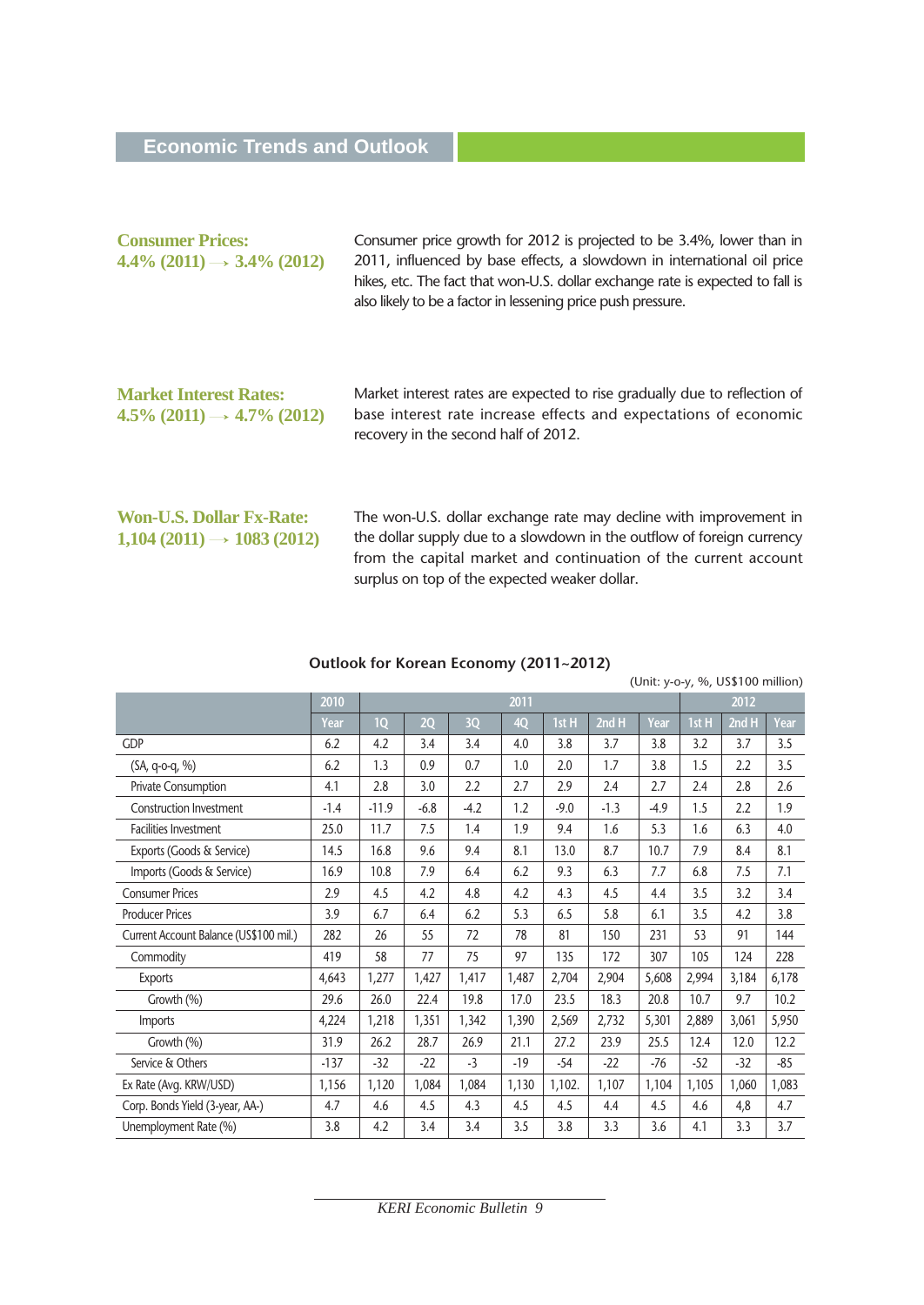## Policy Issue:

Future Direction of European Financial Crisis and Implications

**Market Instability Sentiment May Continue for a Considerable Period as the European Financial Crisis Has to Overcome Several Obstacles**

Greece's implementation of financial retrenchment by quarter, Italy and Spain's efforts to strengthen fiscal health and whether the European Financial Stability Facility (EFSF) would be increased or not are expected to be major variables related to market instability.

**Negative Impacts on Domestic Economy Will Be Unavoidable** 

Even if the European financial crisis eases gradually, low growth in the region will be unavoidable. And the resulting global economic slowdown will have negative effects on Korea's real economy through export channels.

#### **Implications of European Financial Crisis for Korea**

From the aspect that sharp increases in national debt due to excessive government expenditures were the essential cause of the European crisis, Korea should employ all available national policy capabilities to secure fiscal health.

Considering that policy failures, including delayed response by the governments of EU member countries, helped to fuel the crisis, a proactive and bold policy response to a crisis and securing of policy reliability are very important.

As the European financial crisis is not solely a eurozone problem, but a common issue for the global economy, the importance of international coordination comes to the fore once again.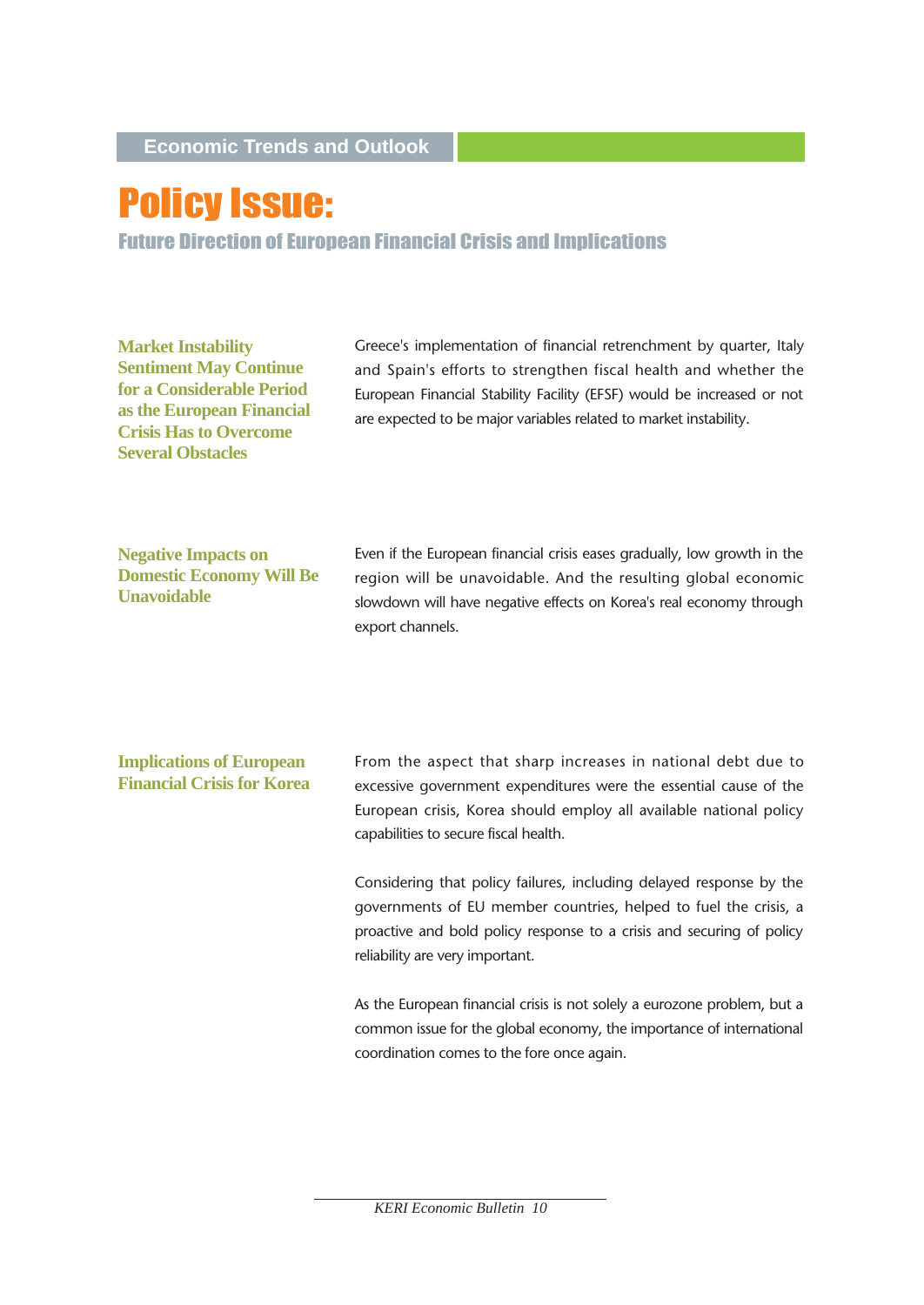### **Recent Publications**

### **The Impact of Outward FDI on Intra-Industry Trade: Firm-Level Evidence from Korea**

Research Monograph 11-09 Choi, Namsuk

This study empirically investigates the impact of Korean multinational enterprise (MNE)s' outward foreign direct investment (FDI) on intra-industry trade at the various levels of aggregations, such as intra-industry trade at the Korean Industrial Standard Classification (KSIC) middle level, and at the KSIC low level. Using firm-level panel data covering Korean MNEs' FDI to US and China during the period between 2001 and 2009, this study finds a positive and significant relationship between intra-industry trade and FDI at the KSIC middle level, even after controlling for intra-industry firm heterogeneity, the role of factor and skill endowments at the industry level, and home and host country trade costs.

Korean MNE's outward FDI explains about 32% of intra-industry trade growth of Korean domestic firms in manufacturing sector. This finding shows that the size of positive effects of outward FDI is economically significant. Thus, enhancing the cooperative relationship between Korean MNE's foreign affiliates and domestic firms is important. Furthermore, the positive impact of outward FDI may spillover the dynamic gains of intra-industry trade to all firms in manufacturing sector.